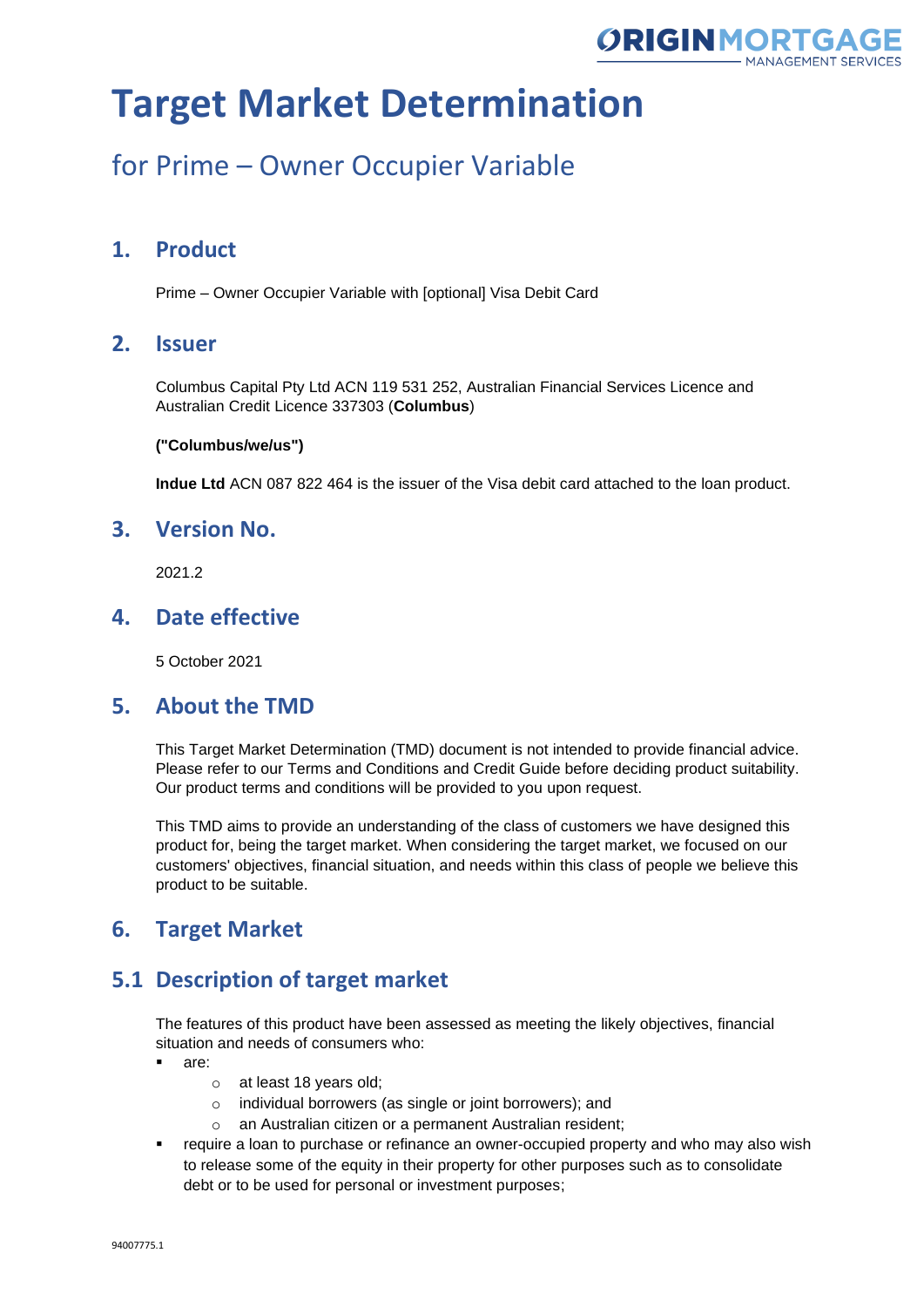

# for Prime – Owner Occupier Variable

- require an offset account;
- **•** require the use of a Visa Debit card;
- require the flexibility of a variable interest rate;
- require the ability to make additional extra repayments without penalty; and
- want the option of either principal and interest or interest only repayments.
- satisfy our eligibility criteria;

Although variable interest rates fluctuate, the product meets the likely objectives, financial situation and needs of consumers in the target market because it allows them to deposit funds into an offset account and/or make additional payments directly into the loan to reduce the amount of interest payable whilst maintaining the ability to draw on surplus funds when required. This product also allows consumers to select interest only or principal and interest repayments in order to reduce their overall debt and build equity.

## **5.2 Classes of consumers for who the product may not be suitable**

This product may not be suitable for consumers who:

- do not meet the eligibility requirements;
- are seeking the certainty of fixed repayments over the term of the loan;
- are looking to purchase or refinance a residential investment property;
- are looking to construct a property; or
- require the ability to provide alternative methods of income verification.

## **5.3 Description of the Product, including key attributes**

- Variable interest rate;
- Repayment options:
	- o principal and interest; or
	- o interest only
- Redraw available
- Minimum loan size: \$50,000
- Maximum Loan Size: \$2,000,000 (subject to LVR and postcode policy)
- Maximum LVR:
	- o 80% for Inner-City postcodes
	- o 90% for Regional postcodes
	- o 95% for Metro and Non-Metro postcodes
- Application fee may be payable
- Settlement fee may be payable
- Valuation fee may be payable
- Ongoing fee may be payable
- Offset facility available

## **7. Distribution Conditions/ Restrictions**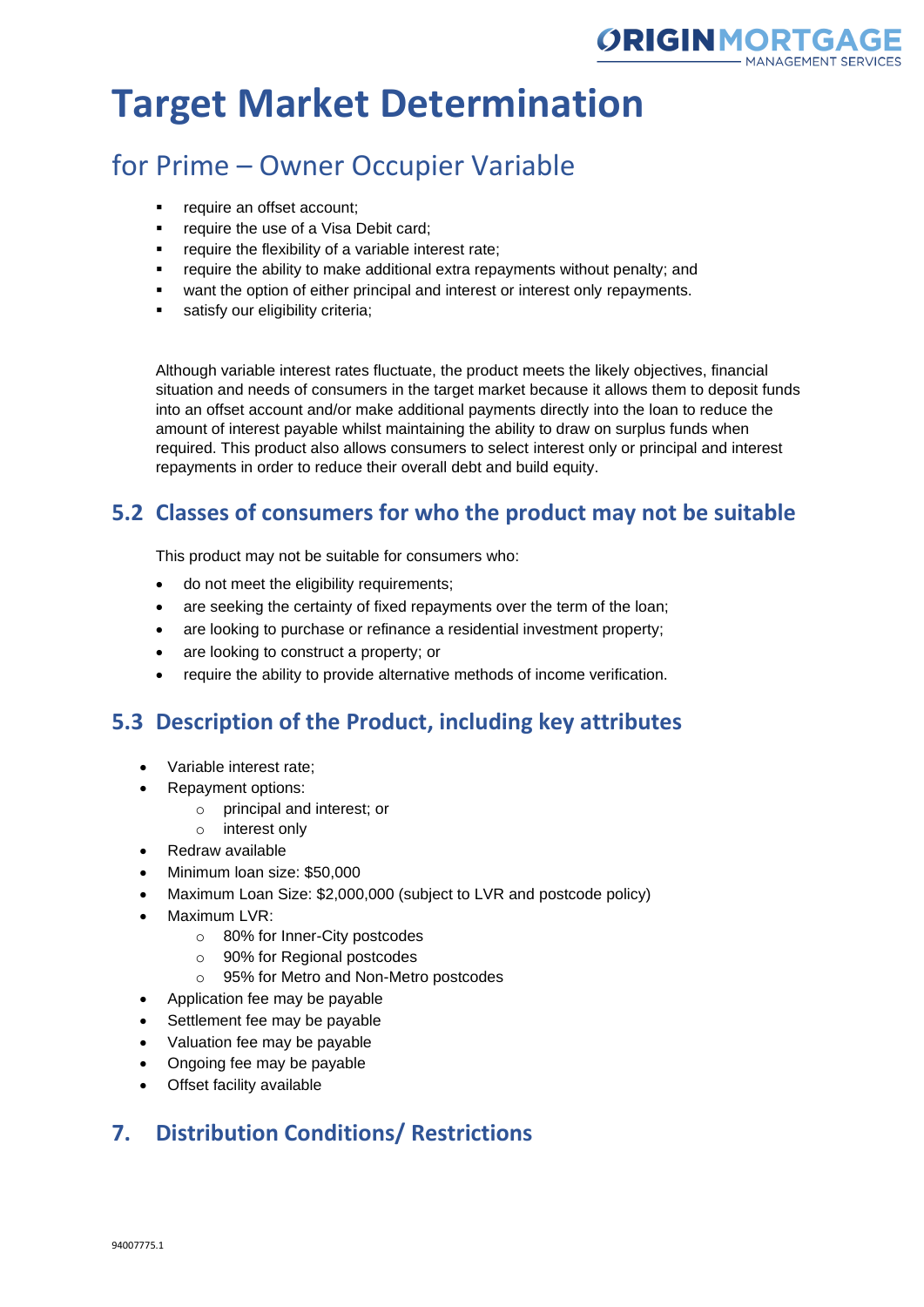

# for Prime – Owner Occupier Variable

The following distribution channels and conditions have been assessed as being appropriate to direct the distribution of the product to the target market:

- **Direct** 
	- Online
	- By phone
	- In person (e.g. branch, agency, or premises visit)
- Third party Accredited mortgage brokers subject to Best Interests Duty (BID)

The distribution channels and conditions are appropriate because:

- the product has a wide target market;
- our staff have the necessary training, knowledge and accreditation (if required) to assess whether the consumer is within the target market. All of our staff must continually satisfy annual compliance reviews.
- we rely on existing distributors, methods, controls and supervision already in place;
- our approval system has checks and controls in place to flag applicants who may be outside the target market; and
- accredited mortgage brokers are subject to a higher duty under BID to ensure that the product is in the best interests of the particular consumer.

#### **8. TMD Reviews**

We will review this TMD as follows:

| Initial review  | Within 12 months of the date of this TMD                                                                                                                                                                                                                                                                                                                                                                                                                                                                                                                                                                                  |
|-----------------|---------------------------------------------------------------------------------------------------------------------------------------------------------------------------------------------------------------------------------------------------------------------------------------------------------------------------------------------------------------------------------------------------------------------------------------------------------------------------------------------------------------------------------------------------------------------------------------------------------------------------|
| Periodic review | Each year on the anniversary of this TMD.                                                                                                                                                                                                                                                                                                                                                                                                                                                                                                                                                                                 |
| Review triggers | Specific events will prompt Columbus to review this TMD, which<br>includes:<br>A significant dealing of the product to consumers outside the<br>target market occurs;<br>A significant number of complaints are received from<br>$\sim$<br>customers in relation to the product;<br>A significant number of defaults occur;<br>$\sim$<br>A significant breach has occurred in connection with the<br>٠<br>issuing and distribution of this product; and<br>A significant number of late repayments are being recorded;<br>۰.<br>A material change is made to this product.<br>Unexpected early stage arrears are detected |

If a review trigger occurs, we will complete a review of the TMD within ten business days. Meanwhile, we will cease to offer this product to our customers until our TMD review concludes and any necessary changes to the product or TMD, including distribution methods, are made.

## **9. Monitoring and reporting of this TMD**